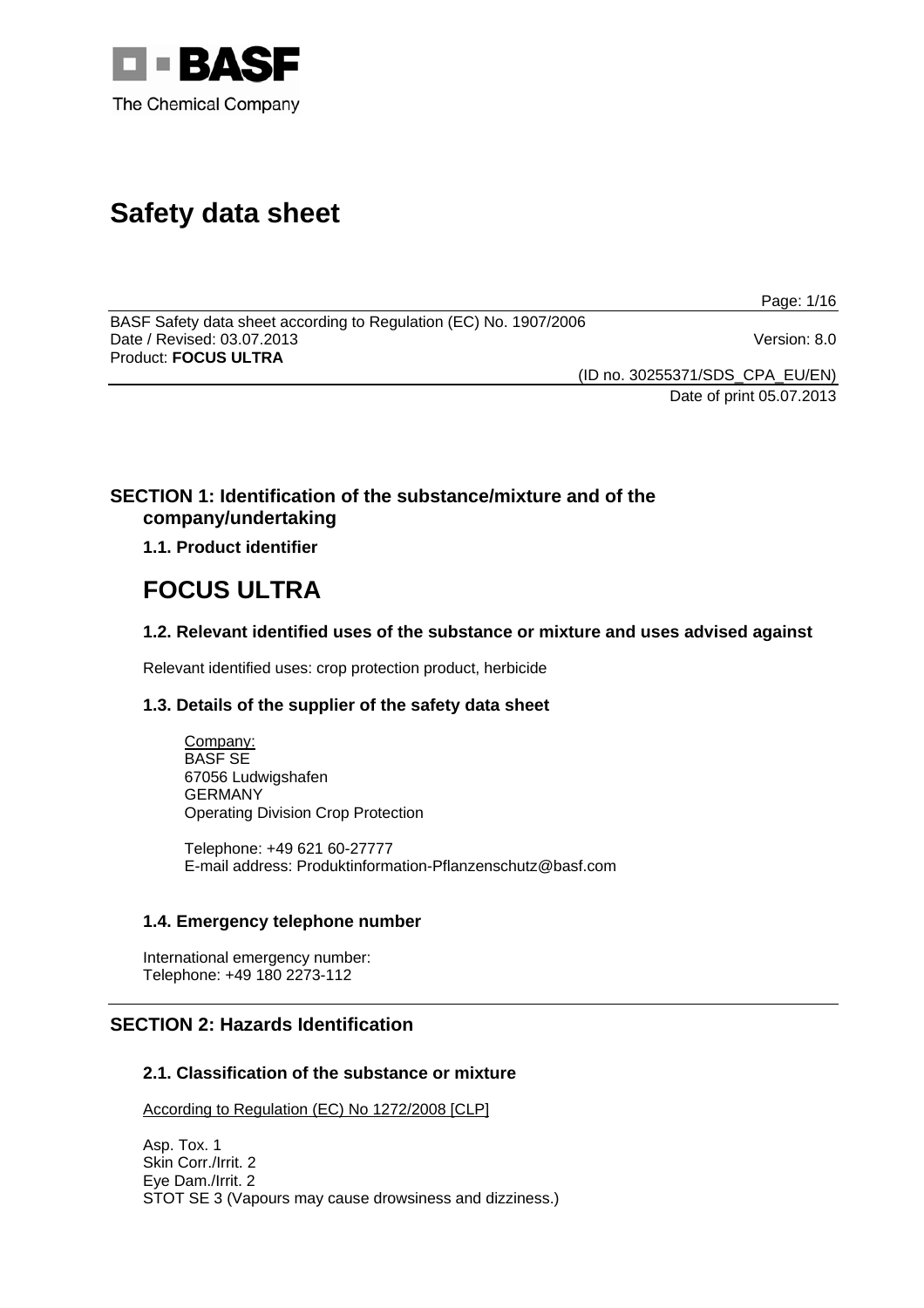Page: 2/16

#### BASF Safety data sheet according to Regulation (EC) No. 1907/2006 Date / Revised: 03.07.2013 Version: 8.0 Product: **FOCUS ULTRA**

(ID no. 30255371/SDS\_CPA\_EU/EN)

Date of print 05.07.2013

## Aquatic Chronic 3

According to Directive 67/548/EEC or 1999/45/EC

Possible Hazards: Irritating to skin. Harmful: may cause lung damage if swallowed. Vapours may cause drowsiness and dizziness. Harmful to aquatic organisms, may cause long-term adverse effects in the aquatic environment.

For the classifications not written out in full in this section the full text can be found in section 16.

## **2.2. Label elements**

Globally Harmonized System, EU (GHS)

Pictogram:

Signal Word: Danger

| <b>Hazard Statement:</b> |                                                                                              |
|--------------------------|----------------------------------------------------------------------------------------------|
| H319                     | Causes serious eye irritation.                                                               |
| H315                     | Causes skin irritation.                                                                      |
| H304                     | May be fatal if swallowed and enters airways.                                                |
| H336                     | May cause drowsiness or dizziness.                                                           |
| H412                     | Harmful to aquatic life with long lasting effects.                                           |
| <b>EUH401</b>            | To avoid risks to human health and the environment, comply with the<br>instructions for use. |
|                          | Precautionary Statements (Prevention):                                                       |
| P261d                    | Avoid breathing vapours.                                                                     |
| P <sub>264</sub>         | Wash with plenty of water and soap thoroughly after handling.                                |
| $- - -$                  |                                                                                              |

P271 Use only outdoors or in a well-ventilated area. Wear protective gloves and eye/face protection.

Precautionary Statements (Response):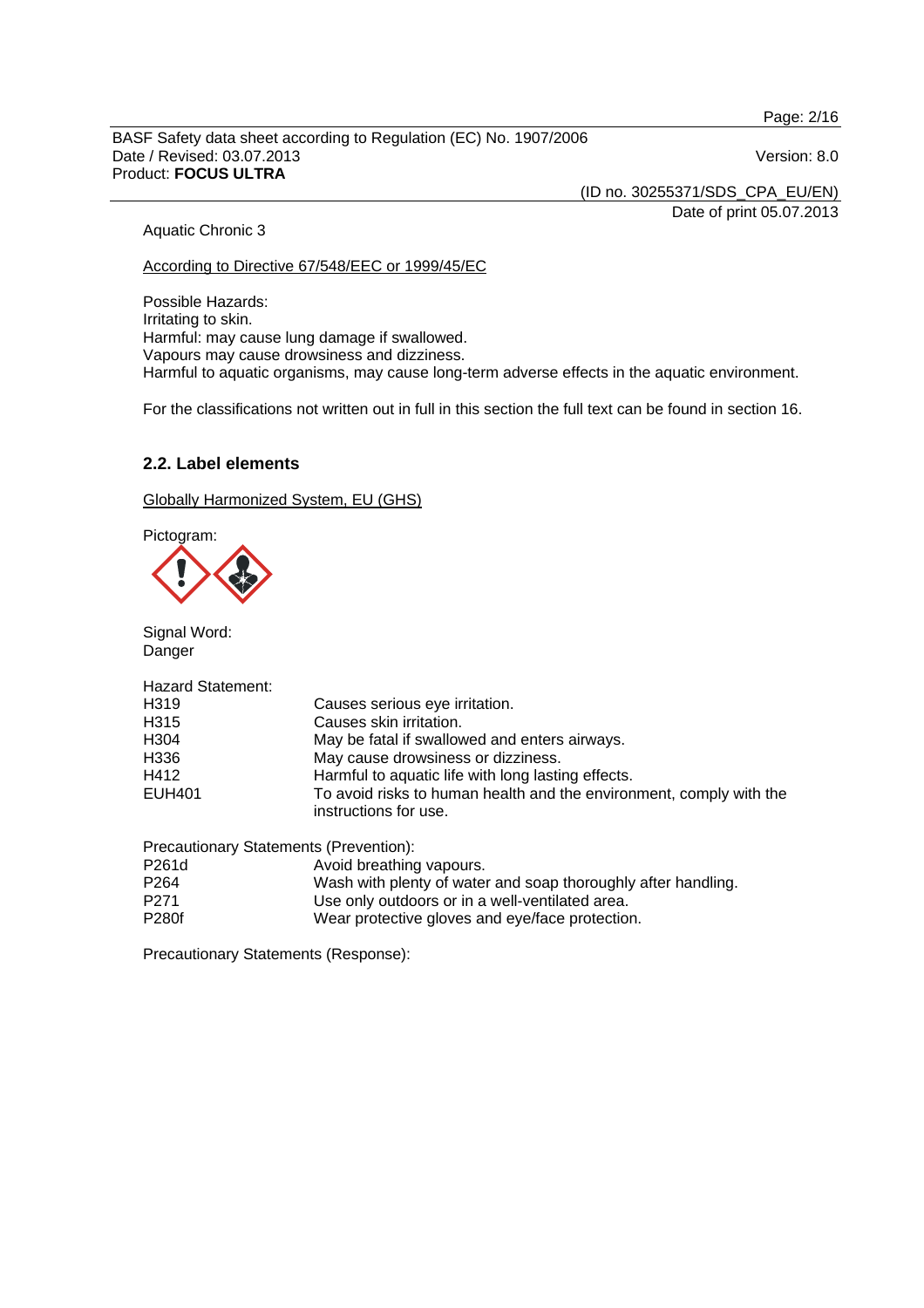Page: 3/16

BASF Safety data sheet according to Regulation (EC) No. 1907/2006 Date / Revised: 03.07.2013 Version: 8.0 Product: **FOCUS ULTRA** 

(ID no. 30255371/SDS\_CPA\_EU/EN)

|                                      | Date of print 05.07.2013                                                                                                            |
|--------------------------------------|-------------------------------------------------------------------------------------------------------------------------------------|
| $P301 + P310$                        | IF SWALLOWED: Immediately call a POISON CENTER or<br>doctor/physician.                                                              |
| P302 + P352                          | IF ON SKIN: Wash with plenty of soap and water.                                                                                     |
| $P304 + P340$                        | IF INHALED: Remove victim to fresh air and keep at rest in a position<br>comfortable for<br>breathing.                              |
| $P305 + P351 + P338$                 | IF IN EYES: Rinse cautiously with water for several minutes. Remove<br>contact lenses, if present and easy to do. Continue rinsing. |
| P331                                 | Do NOT induce vomiting.                                                                                                             |
| $P332 + P313$                        | If skin irritation occurs: Get medical advice/attention.                                                                            |
| P361                                 | Remove/Take off immediately all contaminated clothing.                                                                              |
| Precautionary Statements (Storage):  |                                                                                                                                     |
| P405                                 | Store locked up.                                                                                                                    |
| Precautionary Statements (Disposal): |                                                                                                                                     |
| P <sub>501</sub>                     | Dispose of contents/container to hazardous or special waste collection<br>point.                                                    |
|                                      |                                                                                                                                     |

#### According to Regulation (EC) No 1272/2008 [CLP]

Hazard determining component(s) for labelling: SOLVENT NAPHTHA

According to Directive 67/548/EEC or 1999/45/EC

EEC Directives

Hazard symbol(s) Xn Harmful.



| R-phrase(s)     |                                                                                                  |
|-----------------|--------------------------------------------------------------------------------------------------|
| R38             | Irritating to skin.                                                                              |
| R65             | Harmful: may cause lung damage if swallowed.                                                     |
| R67             | Vapours may cause drowsiness and dizziness.                                                      |
| R52/53          | Harmful to aquatic organisms, may cause long-term adverse effects in<br>the aquatic environment. |
| S-phrase(s)     |                                                                                                  |
| S <sub>2</sub>  | Keep out of the reach of children.                                                               |
| S <sub>13</sub> | Keep away from food, drink and animal feeding stuffs.                                            |
| S20/21          | When using do not eat, drink or smoke.                                                           |
| S46             | If swallowed, seek medical advice immediately and show this container<br>or label.               |

Hazard determining component(s) for labelling: SOLVENT NAPHTHA

## **2.3. Other hazards**

According to Regulation (EC) No 1272/2008 [CLP]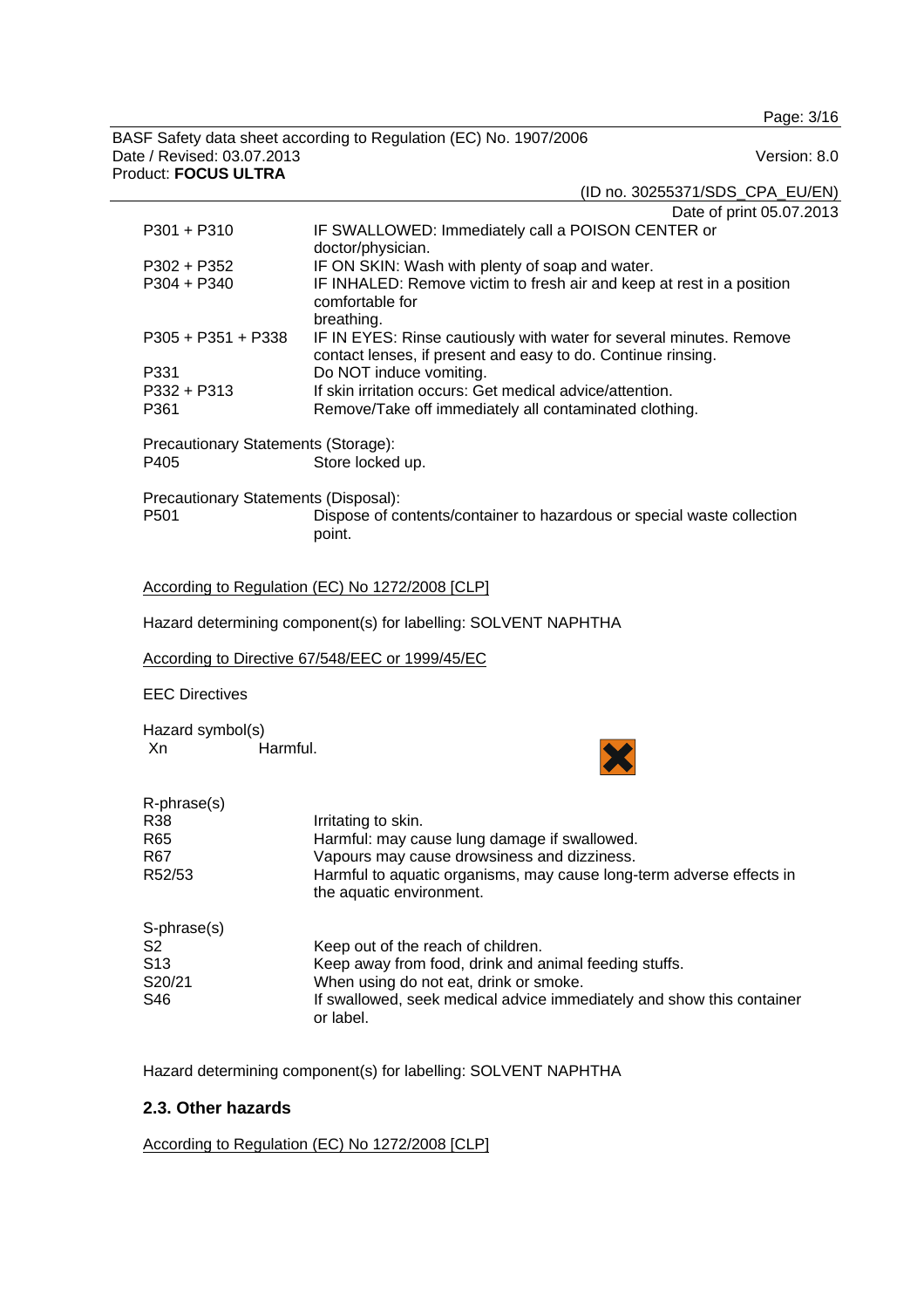Page: 4/16

BASF Safety data sheet according to Regulation (EC) No. 1907/2006 Date / Revised: 03.07.2013 Version: 8.0 Product: **FOCUS ULTRA** 

(ID no. 30255371/SDS\_CPA\_EU/EN)

Date of print 05.07.2013

See section 12 - Results of PBT and vPvB assessment.

If applicable information is provided in this section on other hazards which do not result in classification but which may contribute to the overall hazards of the substance or mixture.

# **SECTION 3: Composition/Information on Ingredients**

### **3.1. Substances**

Not applicable

## **3.2. Mixtures**

#### Chemical nature

crop protection product, Emulsifiable concentrate (EC), herbicide

Contains: cycloxydim (Content (W/W): 10.8 %)

Hazardous ingredients (GHS) according to Regulation (EC) No. 1272/2008

solvent naphtha

Content (W/W): < 45 % CAS Number: 64742-94-5 Asp. Tox. 1 STOT SE 3 (drowsiness and dizziness) Aquatic Chronic 2 H411, H304, H336, EUH066

Docusate sodium Content (W/W):  $< 5 \%$ CAS Number: 577-11-7 EC-Number: 209-406-4 REACH registration number: 01- 2119491296-29

naphthalene

Content  $(W/W)$ : < 1 % CAS Number: 91-20-3 EC-Number: 202-049-5 INDEX-Number: 601-052-00-2

Skin Corr./Irrit. 2 Eye Dam./Irrit. 1 H318, H315

Acute Tox. 4 (oral) Carc. 2 Aquatic Acute 1 Aquatic Chronic 1 M-factor acute: 1 M-factor chronic: 1 H302, H351, H400, H410

Methyloleat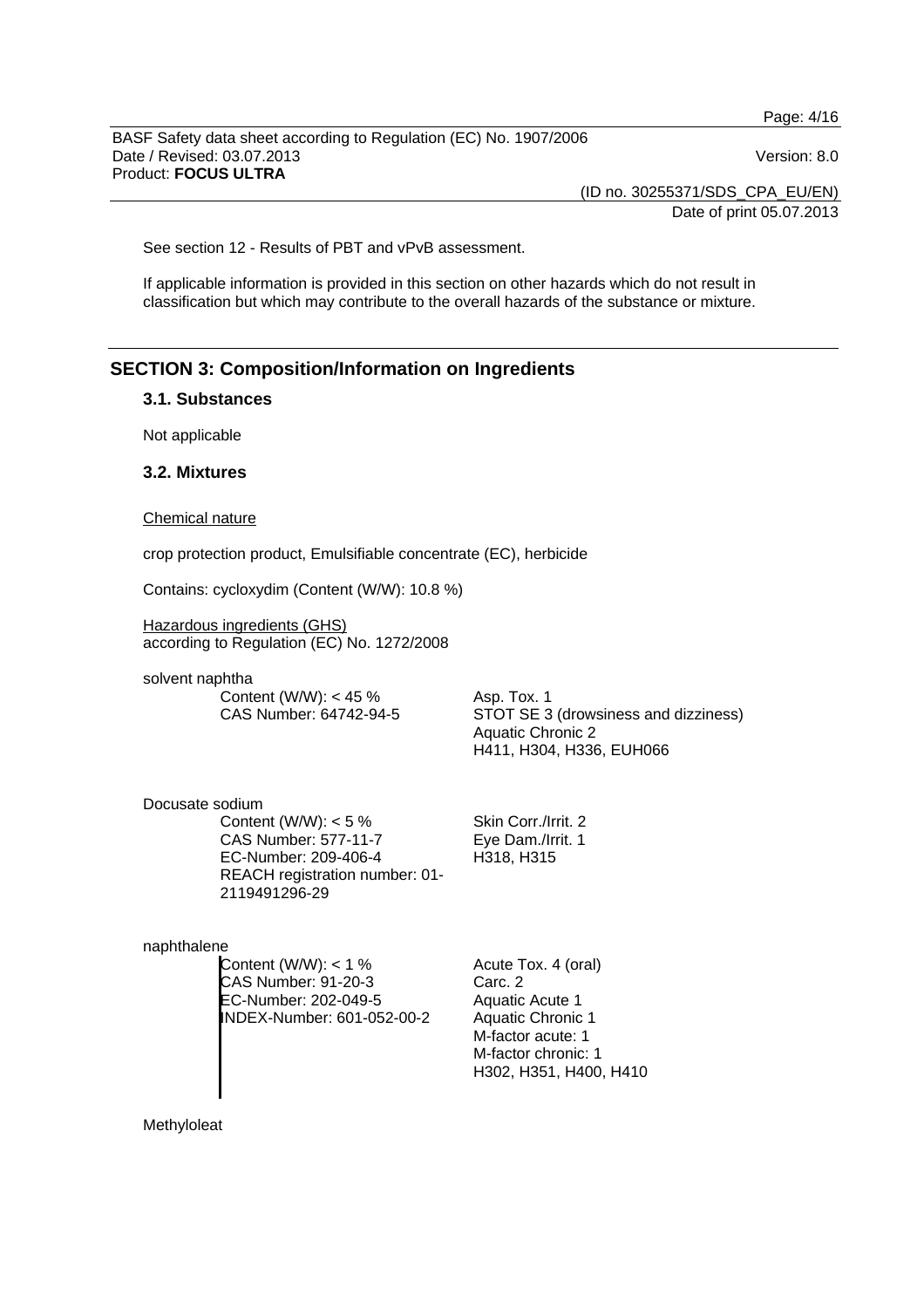Page: 5/16

BASF Safety data sheet according to Regulation (EC) No. 1907/2006 Date / Revised: 03.07.2013 Version: 8.0 Product: **FOCUS ULTRA** 

(ID no. 30255371/SDS\_CPA\_EU/EN)

Date of print 05.07.2013

Content (W/W): < 35 % CAS Number: 112-62-9

Hazardous ingredients according to Directive 1999/45/EC

solvent naphtha Content (W/W): < 45 % CAS Number: 64742-94-5 Hazard symbol(s): Xn, N R-phrase(s): 51/53, 65, 66, 67

#### Docusate sodium

Content (W/W):  $< 5 \%$ CAS Number: 577-11-7 EC-Number: 209-406-4 REACH registration number: 01-2119491296-29 Hazard symbol(s): Xi R-phrase(s): 38, 41

naphthalene

Content (W/W):  $< 1 \%$ CAS Number: 91-20-3 EC-Number: 202-049-5 INDEX-Number: 601-052-00-2 Hazard symbol(s): Xn, N R-phrase(s): 22, 40, 50/53 Carc. Cat. 3

Methyloleat Content (W/W): < 35 % CAS Number: 112-62-9

For the classifications not written out in full in this section, including the indication of danger, the hazard symbols, the R phrases, and the hazard statements, the full text is listed in section 16.

## **SECTION 4: First-Aid Measures**

## **4.1. Description of first aid measures**

First aid personnel should pay attention to their own safety. If the patient is likely to become unconscious, place and transport in stable sideways position (recovery position). Immediately remove contaminated clothing.

If inhaled: Keep patient calm, remove to fresh air, seek medical attention.

On skin contact:

Immediately wash thoroughly with soap and water, seek medical attention.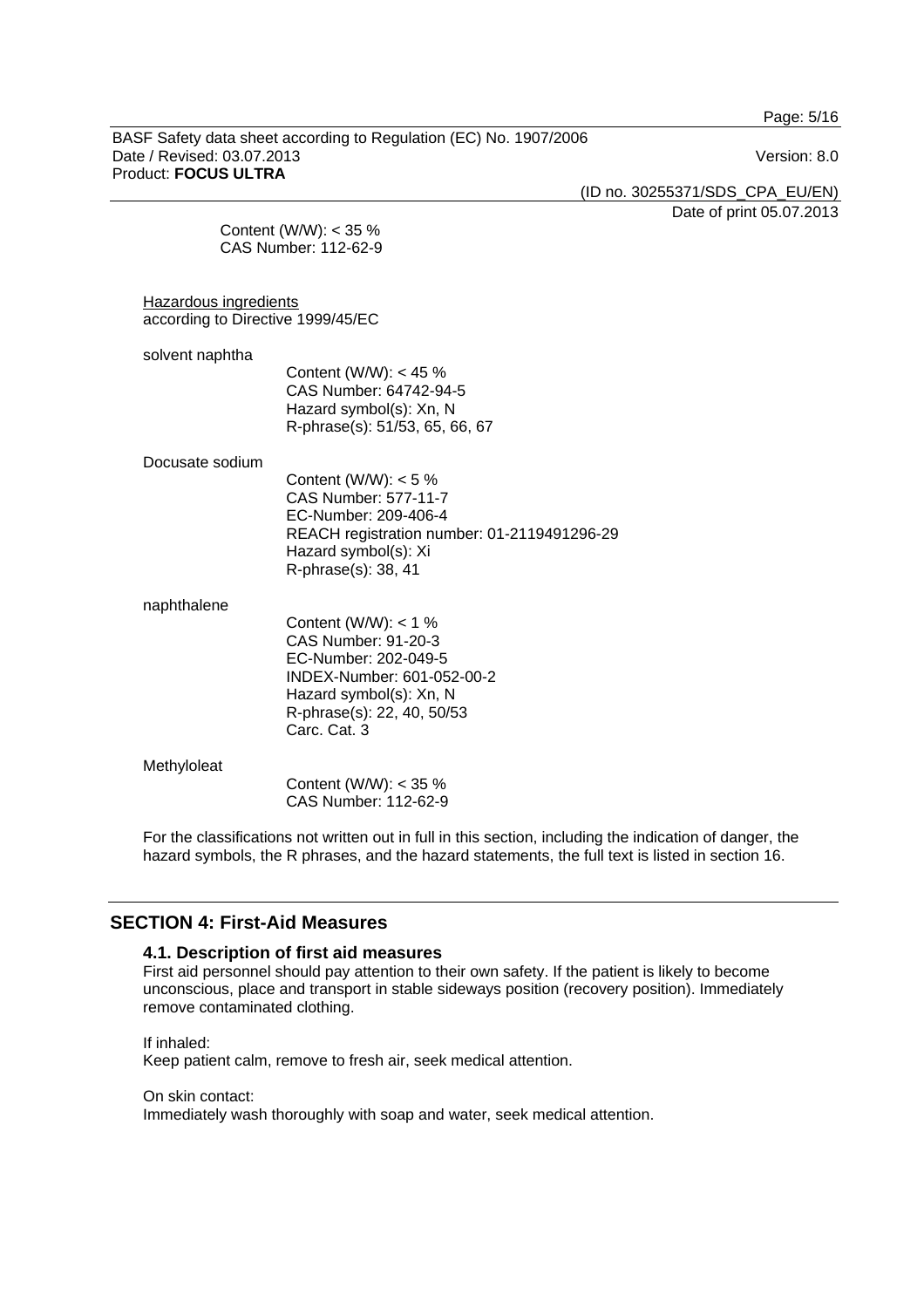Page: 6/16

BASF Safety data sheet according to Regulation (EC) No. 1907/2006 Date / Revised: 03.07.2013 Version: 8.0 Product: **FOCUS ULTRA** 

(ID no. 30255371/SDS\_CPA\_EU/EN)

Date of print 05.07.2013

On contact with eyes:

Wash affected eyes for at least 15 minutes under running water with eyelids held open, consult an eye specialist.

On ingestion:

Immediately rinse mouth and then drink 200-300 ml of water, seek medical attention. Do not induce vomiting due to aspiration hazard.

## **4.2. Most important symptoms and effects, both acute and delayed**

Symptoms: The most important known symptoms and effects are described in the labelling (see section 2) and/or in section 11., Further important symptoms and effects are so far not known.

## **4.3. Indication of any immediate medical attention and special treatment needed**

Treatment: Treat according to symptoms (decontamination, vital functions), no known specific antidote.

## **SECTION 5: Fire-Fighting Measures**

**5.1. Extinguishing media** 

Suitable extinguishing media: foam, dry powder, carbon dioxide, water spray

## **5.2. Special hazards arising from the substance or mixture**

carbon monoxide, Carbon dioxide, sulfur oxides, nitrogen oxides The substances/groups of substances mentioned can be released in case of fire.

## **5.3. Advice for fire-fighters**

Special protective equipment: Wear self-contained breathing apparatus and chemical-protective clothing.

Further information:

In case of fire and/or explosion do not breathe fumes. Keep containers cool by spraying with water if exposed to fire. Collect contaminated extinguishing water separately, do not allow to reach sewage or effluent systems. Dispose of fire debris and contaminated extinguishing water in accordance with official regulations.

## **SECTION 6: Accidental Release Measures**

#### **6.1. Personal precautions, protective equipment and emergency procedures**

Do not breathe vapour/spray. Use personal protective clothing. Avoid contact with the skin, eyes and clothing.

## **6.2. Environmental precautions**

Do not discharge into the subsoil/soil. Do not discharge into drains/surface waters/groundwater.

#### **6.3. Methods and material for containment and cleaning up**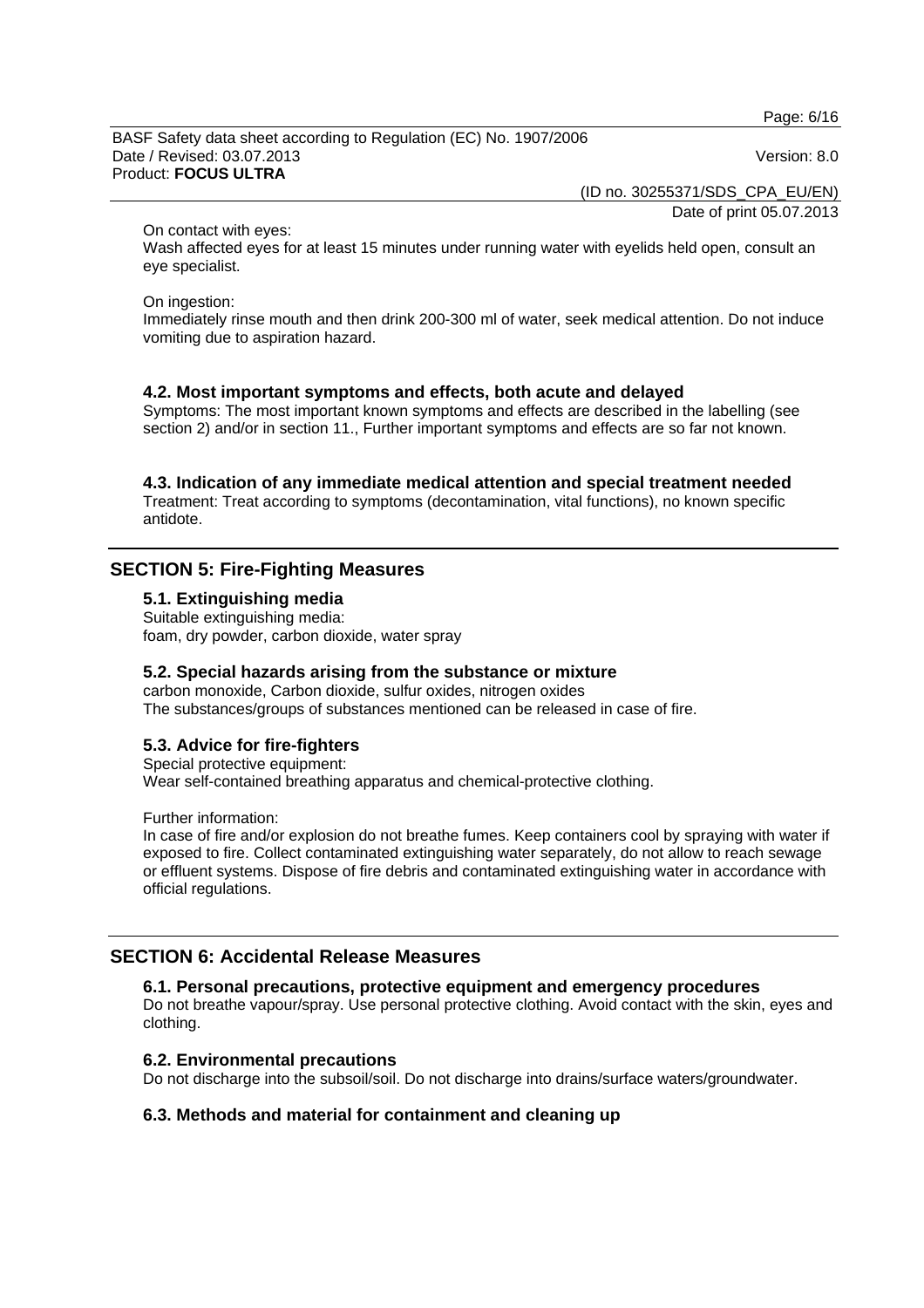Page: 7/16

#### BASF Safety data sheet according to Regulation (EC) No. 1907/2006 Date / Revised: 03.07.2013 Version: 8.0 Product: **FOCUS ULTRA**

(ID no. 30255371/SDS\_CPA\_EU/EN)

Date of print 05.07.2013

For small amounts: Pick up with suitable absorbent material (e.g. sand, sawdust, general-purpose binder, kieselguhr).

For large amounts: Dike spillage. Pump off product.

Dispose of absorbed material in accordance with regulations. Collect waste in suitable containers, which can be labeled and sealed. Clean contaminated floors and objects thoroughly with water and detergents, observing environmental regulations.

## **6.4. Reference to other sections**

Information regarding exposure controls/personal protection and disposal considerations can be found in section 8 and 13.

# **SECTION 7: Handling and Storage**

## **7.1. Precautions for safe handling**

No special measures necessary if stored and handled correctly. Ensure thorough ventilation of stores and work areas. When using do not eat, drink or smoke. Hands and/or face should be washed before breaks and at the end of the shift.

Protection against fire and explosion:

Vapours may form ignitable mixture with air. Prevent electrostatic charge - sources of ignition should be kept well clear - fire extinguishers should be kept handy.

## **7.2. Conditions for safe storage, including any incompatibilities**

Segregate from foods and animal feeds.

Further information on storage conditions: Keep away from heat. Protect from direct sunlight.

Storage stability: Storage duration: 24 Months

Protect from temperatures below: -10 °C

Changes in the properties of the product may occur if substance/product is stored below indicated temperature for extended periods of time.

Protect from temperatures above: 30 °C

Changes in the properties of the product may occur if substance/product is stored above indicated temperature for extended periods of time.

## **7.3. Specific end use(s)**

For the relevant identified use(s) listed in Section 1 the advice mentioned in this section 7 is to be observed.

# **SECTION 8: Exposure Controls/Personal Protection**

## **8.1. Control parameters**

Components with occupational exposure limits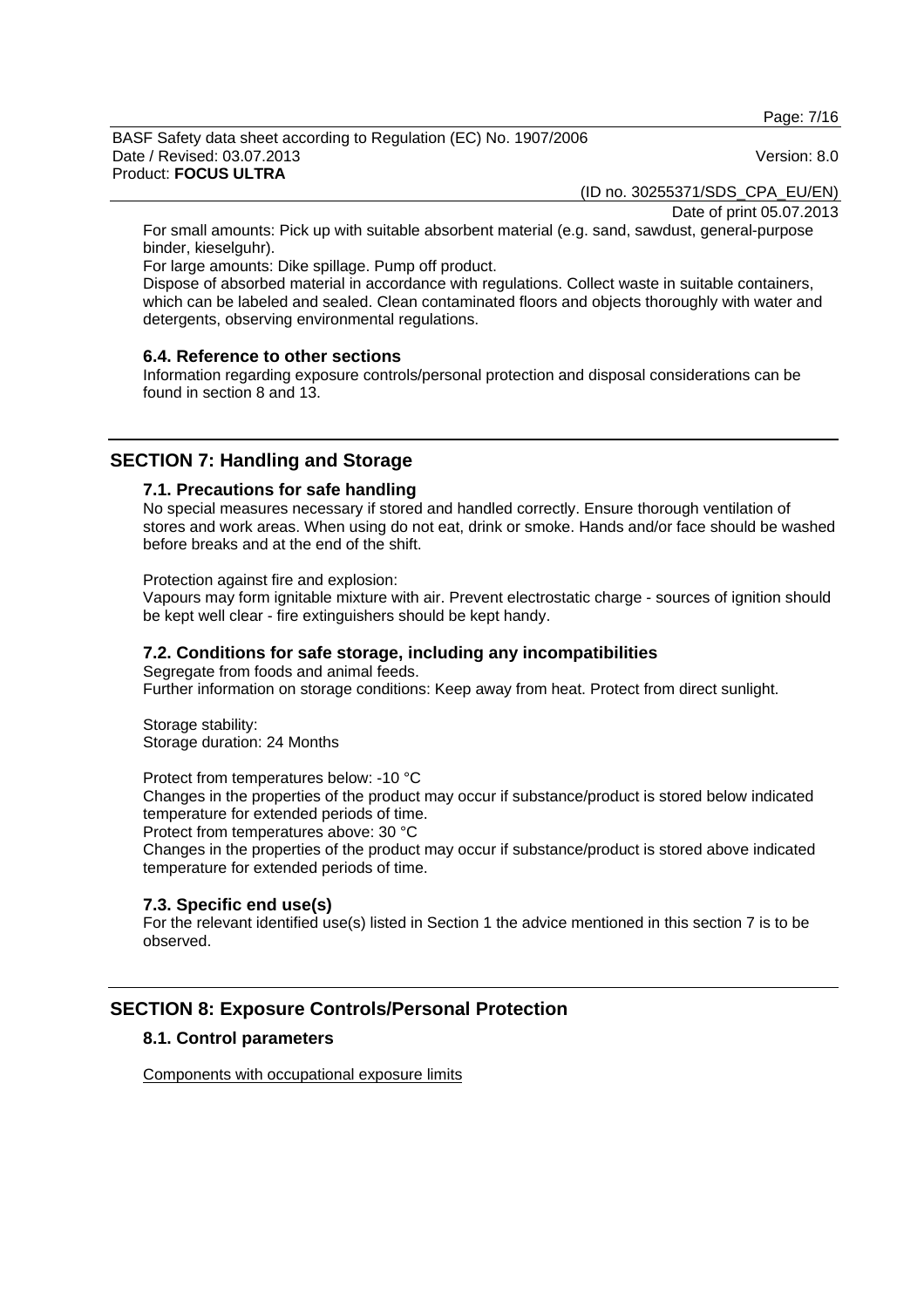Page: 8/16

BASF Safety data sheet according to Regulation (EC) No. 1907/2006 Date / Revised: 03.07.2013 Version: 8.0 Product: **FOCUS ULTRA** 

(ID no. 30255371/SDS\_CPA\_EU/EN)

Date of print 05.07.2013

91-20-3: naphthalene

 TWA value 50 mg/m3 ; 10 ppm (OEL (EU)) indicative 112-62-9: Methyl oleate 577-11-7: Docusate sodium 64742-94-5: Solvent naphtha (petroleum), heavy arom.; Kerosine - unspecified

## **8.2. Exposure controls**

Personal protective equipment

Respiratory protection:

Suitable respiratory protection for higher concentrations or long-term effect: Combination filter for gases/vapours of organic, inorganic, acid inorganic and alkaline compounds (e.g. EN 14387 Type ABEK).

Hand protection:

Suitable chemical resistant safety gloves (EN 374) also with prolonged, direct contact (Recommended: Protective index 6, corresponding > 480 minutes of permeation time according to EN 374): E.g. nitrile rubber (0.4 mm), chloroprene rubber (0.5 mm), butyl rubber (0.7 mm) and other

Eye protection:

Safety glasses with side-shields (frame goggles) (e.g. EN 166)

Body protection:

Body protection must be chosen depending on activity and possible exposure, e.g. apron, protecting boots, chemical-protection suit (according to EN 14605 in case of splashes or EN ISO 13982 in case of dust).

General safety and hygiene measures

The statements on personal protective equipment in the instructions for use apply when handling crop-protection agents in final-consumer packing. Wearing of closed work clothing is recommended. Store work clothing separately. Keep away from food, drink and animal feeding stuffs.

# **SECTION 9: Physical and Chemical Properties**

## **9.1. Information on basic physical and chemical properties**

| Form:<br>Colour: | liquid<br>yellow                    |
|------------------|-------------------------------------|
| Odour:           | moderate odour, aromatic            |
| Odour threshold: |                                     |
|                  | Not determined due to potential     |
|                  | health hazard by inhalation.        |
| pH value:        | approx. $4 - 5$                     |
|                  | (1 %(m), 20 °C)                     |
| Melting point:   |                                     |
|                  | The product has not been tested.    |
| Boiling point:   | approx. 184 °C                      |
|                  | Information applies to the solvent. |
| Flash point:     | 74 °C                               |
|                  |                                     |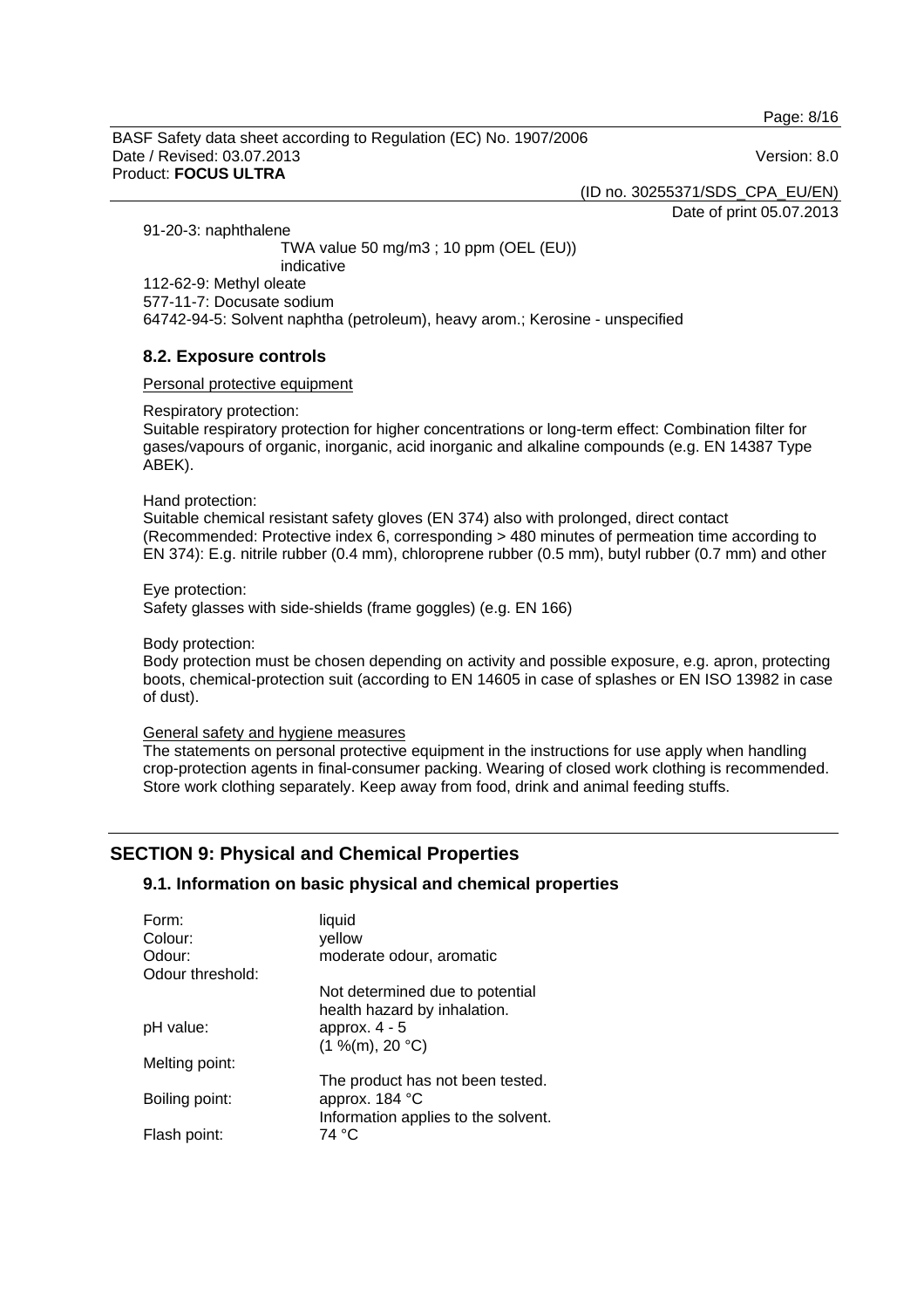Page: 9/16

#### BASF Safety data sheet according to Regulation (EC) No. 1907/2006 Date / Revised: 03.07.2013 Version: 8.0 Product: **FOCUS ULTRA**

(ID no. 30255371/SDS\_CPA\_EU/EN)

Date of print 05.07.2013

| Evaporation rate:                                                                  |                                                                                                                                                                                                                       |                             |  |
|------------------------------------------------------------------------------------|-----------------------------------------------------------------------------------------------------------------------------------------------------------------------------------------------------------------------|-----------------------------|--|
| Flammability:<br>Lower explosion limit:                                            | not applicable<br>not highly flammable                                                                                                                                                                                |                             |  |
|                                                                                    | As a result of our experience with this<br>product and our knowledge of its<br>composition we do not expect any<br>hazard as long as the product is used<br>appropriately and in accordance with<br>the intended use. |                             |  |
| Upper explosion limit:                                                             |                                                                                                                                                                                                                       |                             |  |
|                                                                                    | As a result of our experience with this<br>product and our knowledge of its<br>composition we do not expect any<br>hazard as long as the product is used<br>appropriately and in accordance with<br>the intended use. |                             |  |
| Ignition temperature:                                                              | 350 °C                                                                                                                                                                                                                | (Directive 92/69/EEC, A.15) |  |
| Vapour pressure:                                                                   | approx. 0.1 kPa<br>(20 °C)<br>Information applies to the solvent.                                                                                                                                                     |                             |  |
| Density:                                                                           | approx. 0.92 g/cm3<br>(20 °C)                                                                                                                                                                                         |                             |  |
| Relative vapour density (air):                                                     |                                                                                                                                                                                                                       |                             |  |
|                                                                                    | not determined                                                                                                                                                                                                        |                             |  |
| Solubility in water:                                                               | emulsifiable                                                                                                                                                                                                          |                             |  |
| Information on: Cycloxydim                                                         |                                                                                                                                                                                                                       |                             |  |
| Partitioning coefficient n-octanol/water (log Kow):                                | 1.36<br>(25 °C; pH value: 7)                                                                                                                                                                                          |                             |  |
|                                                                                    | Thermal decomposition: 135 °C, 40 kJ/kg (DSC (OECD 113))<br>320 °C, 120 kJ/kg (DSC (OECD 113))                                                                                                                        |                             |  |
| Viscosity, dynamic:                                                                | approx. 4.7 mPa.s<br>(20 °C, 100 1/s)                                                                                                                                                                                 |                             |  |
| Explosion hazard:                                                                  | not explosive                                                                                                                                                                                                         |                             |  |
| Fire promoting properties:<br>not fire-propagating<br>(Directive 2004/73/EC, A.21) |                                                                                                                                                                                                                       |                             |  |

## **9.2. Other information**

Other Information: If necessary, information on other physical and chemical parameters is indicated in this section.

# **SECTION 10: Stability and Reactivity**

## **10.1. Reactivity**

No hazardous reactions if stored and handled as prescribed/indicated.

## **10.2. Chemical stability**

The product is stable if stored and handled as prescribed/indicated.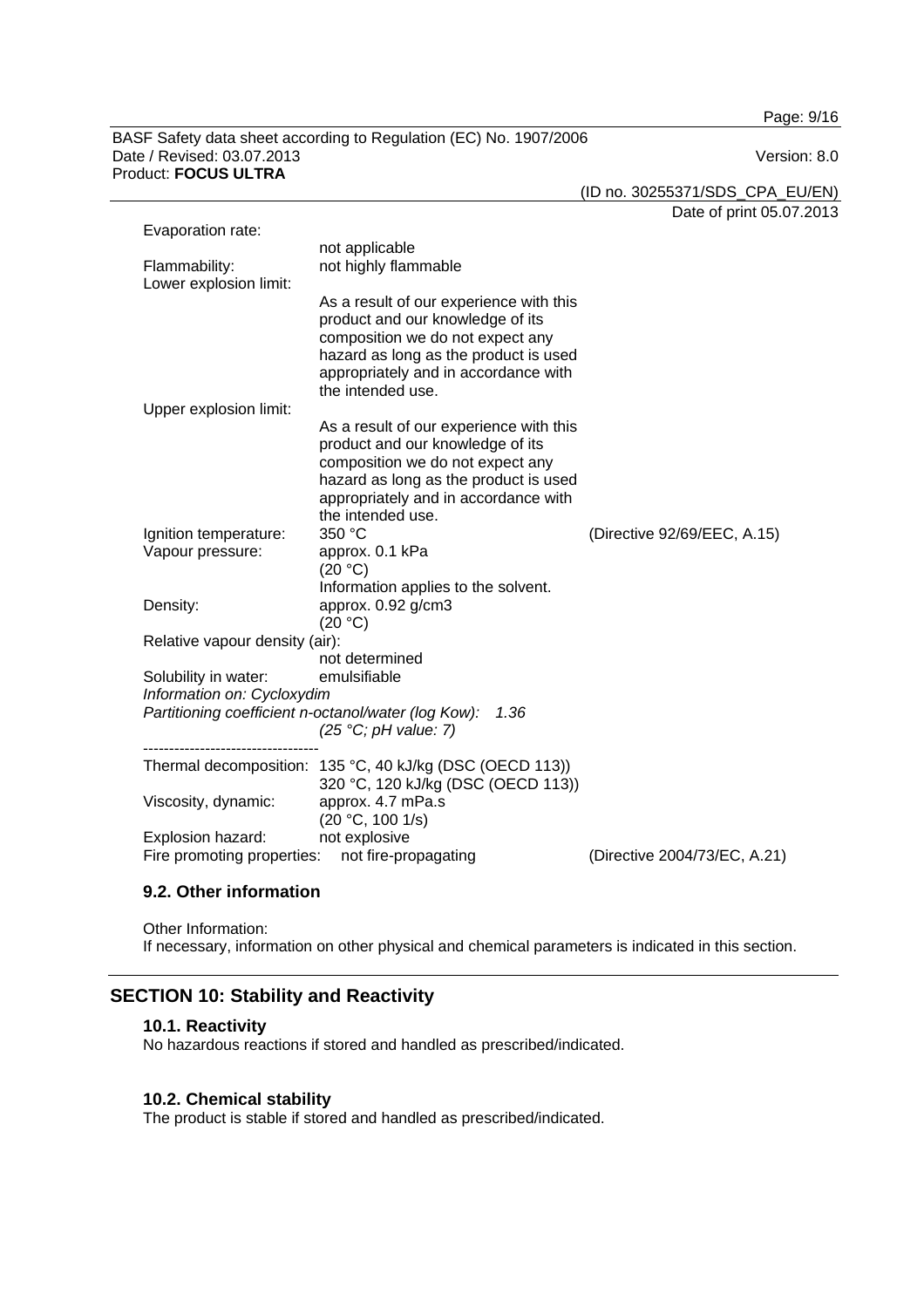Page: 10/16

BASF Safety data sheet according to Regulation (EC) No. 1907/2006 Date / Revised: 03.07.2013 Version: 8.0 Product: **FOCUS ULTRA** 

(ID no. 30255371/SDS\_CPA\_EU/EN)

Date of print 05.07.2013

## **10.3. Possibility of hazardous reactions**

No hazardous reactions if stored and handled as prescribed/indicated.

## **10.4. Conditions to avoid**

See MSDS section 7 - Handling and storage.

## **10.5. Incompatible materials**

Substances to avoid: strong acids, strong bases, strong oxidizing agents

#### **10.6. Hazardous decomposition products**

Hazardous decomposition products: No hazardous decomposition products if stored and handled as prescribed/indicated.

# **SECTION 11: Toxicological Information**

## **11.1. Information on toxicological effects**

#### Acute toxicity

Assessment of acute toxicity:

Virtually nontoxic after a single ingestion. Virtually nontoxic after a single skin contact. Virtually nontoxic by inhalation. The product has not been tested. The statement has been derived from substances/products of a similar structure or composition.

Experimental/calculated data: LD50 rat (oral): > 2,200 mg/kg No mortality was observed.

LC50 rat (by inhalation):  $>$  5.6 mg/l 4 h No mortality was observed.

LD50 rat (dermal): > 2,000 mg/kg No mortality was observed.

#### **Irritation**

Assessment of irritating effects: Eye contact causes irritation. Skin contact causes irritation.

Experimental/calculated data: Skin corrosion/irritation rabbit: Irritant. The product has not been tested. The statement has been derived from substances/products of a similar structure or composition.

Serious eye damage/irritation rabbit: Slightly irritating.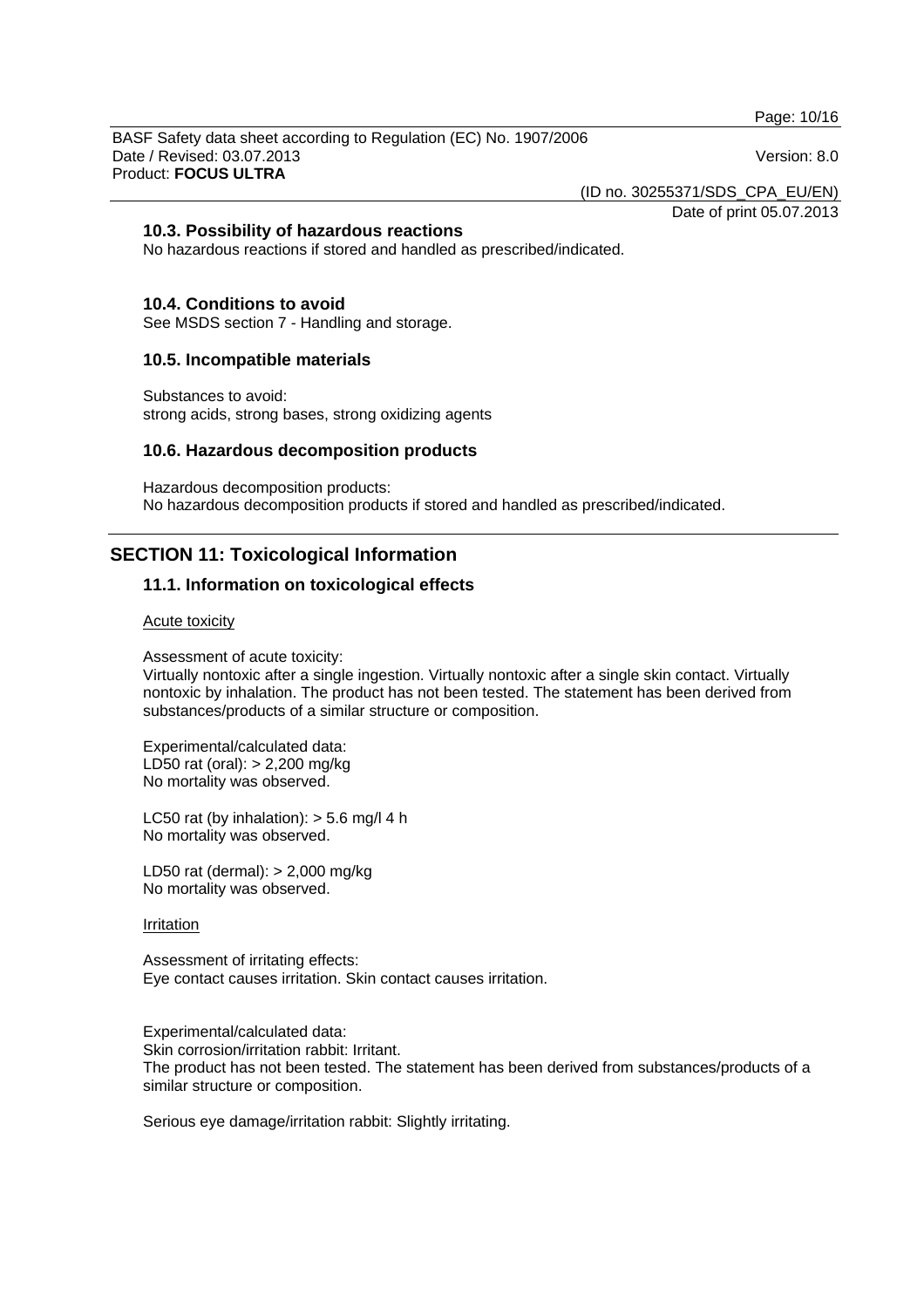Page: 11/16

#### BASF Safety data sheet according to Regulation (EC) No. 1907/2006 Date / Revised: 03.07.2013 Version: 8.0 Product: **FOCUS ULTRA**

(ID no. 30255371/SDS\_CPA\_EU/EN)

Date of print 05.07.2013

#### Respiratory/Skin sensitization

Assessment of sensitization: There is no evidence of a skin-sensitizing potential.

Experimental/calculated data: modified Buehler test guinea pig: Skin sensitizing effects were not observed in animal studies.

#### Germ cell mutagenicity

Assessment of mutagenicity: The product has not been tested. The statement has been derived from the properties of the individual components. Mutagenicity tests revealed no genotoxic potential.

#### **Carcinogenicity**

Assessment of carcinogenicity: The product has not been tested. The statement has been derived from the properties of the individual components.

#### *Information on: Naphthalene*

*Assessment of carcinogenicity: Indication of possible carcinogenic effect in animal tests.*  ----------------------------------

#### Reproductive toxicity

Assessment of reproduction toxicity: The product has not been tested. The statement has been derived from the properties of the individual components. The results of animal studies gave no indication of a fertility impairing effect.

#### Developmental toxicity

#### Assessment of teratogenicity:

The product has not been tested. The statement has been derived from the properties of the individual components. Animal studies gave no indication of a developmental toxic effect at doses that were not toxic to the parental animals.

#### Repeated dose toxicity and Specific target organ toxicity (repeated exposure)

#### Assessment of repeated dose toxicity:

The product has not been tested. The statement has been derived from the properties of the individual components.

*Information on: cycloxydim Assessment of repeated dose toxicity: Adaptive effects were observed after repeated exposure in animal studies.*  ----------------------------------

#### Aspiration hazard

May also damage the lung at swallowing (aspiration hazard).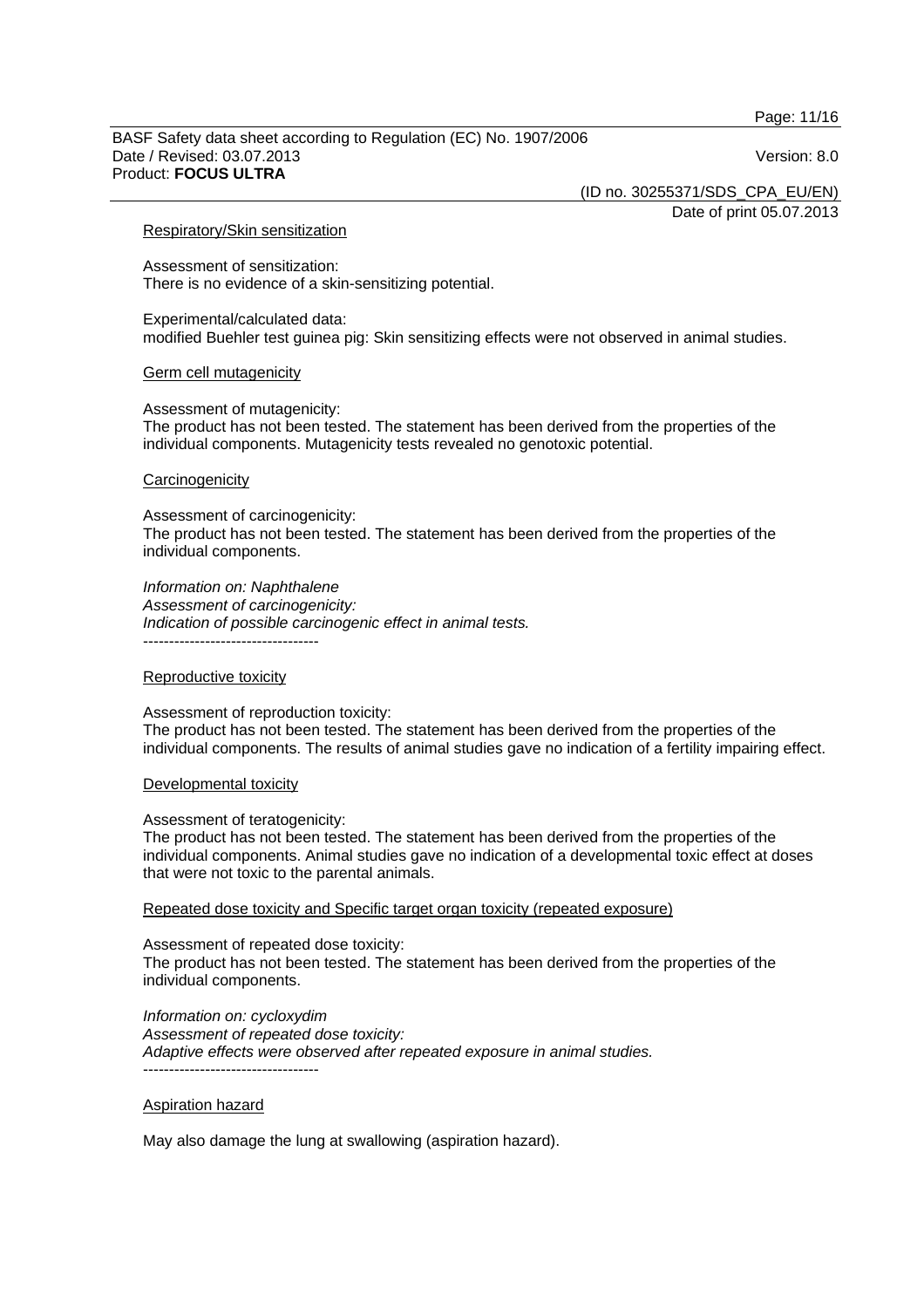Page: 12/16

BASF Safety data sheet according to Regulation (EC) No. 1907/2006 Date / Revised: 03.07.2013 Version: 8.0 Product: **FOCUS ULTRA** 

(ID no. 30255371/SDS\_CPA\_EU/EN) Date of print 05.07.2013

Other relevant toxicity information

Misuse can be harmful to health.

# **SECTION 12: Ecological Information**

## **12.1. Toxicity**

Assessment of aquatic toxicity: Acutely harmful for aquatic organisms. May cause long-term adverse effects in the aquatic environment.

Toxicity to fish: LC50 (96 h) 20.4 mg/l, Oncorhynchus mykiss

Aquatic invertebrates: EC50 (48 h) 15.5 mg/l, Daphnia magna (OECD Guideline 202, part 1)

Aquatic plants: EC50 (72 h) > 100 mg/l (growth rate), Pseudokirchneriella subcapitata

## **12.2. Persistence and degradability**

Assessment biodegradation and elimination (H2O): The product has not been tested. The statement has been derived from the properties of the individual components.

*Information on: Cycloxydim Assessment biodegradation and elimination (H2O): Not readily biodegradable (by OECD criteria).* 

*Information on: solvent naphtha Assessment biodegradation and elimination (H2O): Not readily biodegradable (by OECD criteria).*  ----------------------------------

# **12.3. Bioaccumulative potential**

Assessment bioaccumulation potential: The product has not been tested. The statement has been derived from the properties of the individual components.

*Information on: Cycloxydim Bioaccumulation potential: Because of the n-octanol/water distribution coefficient (log Pow) accumulation in organisms is not to be expected.*  ----------------------------------

**12.4. Mobility in soil**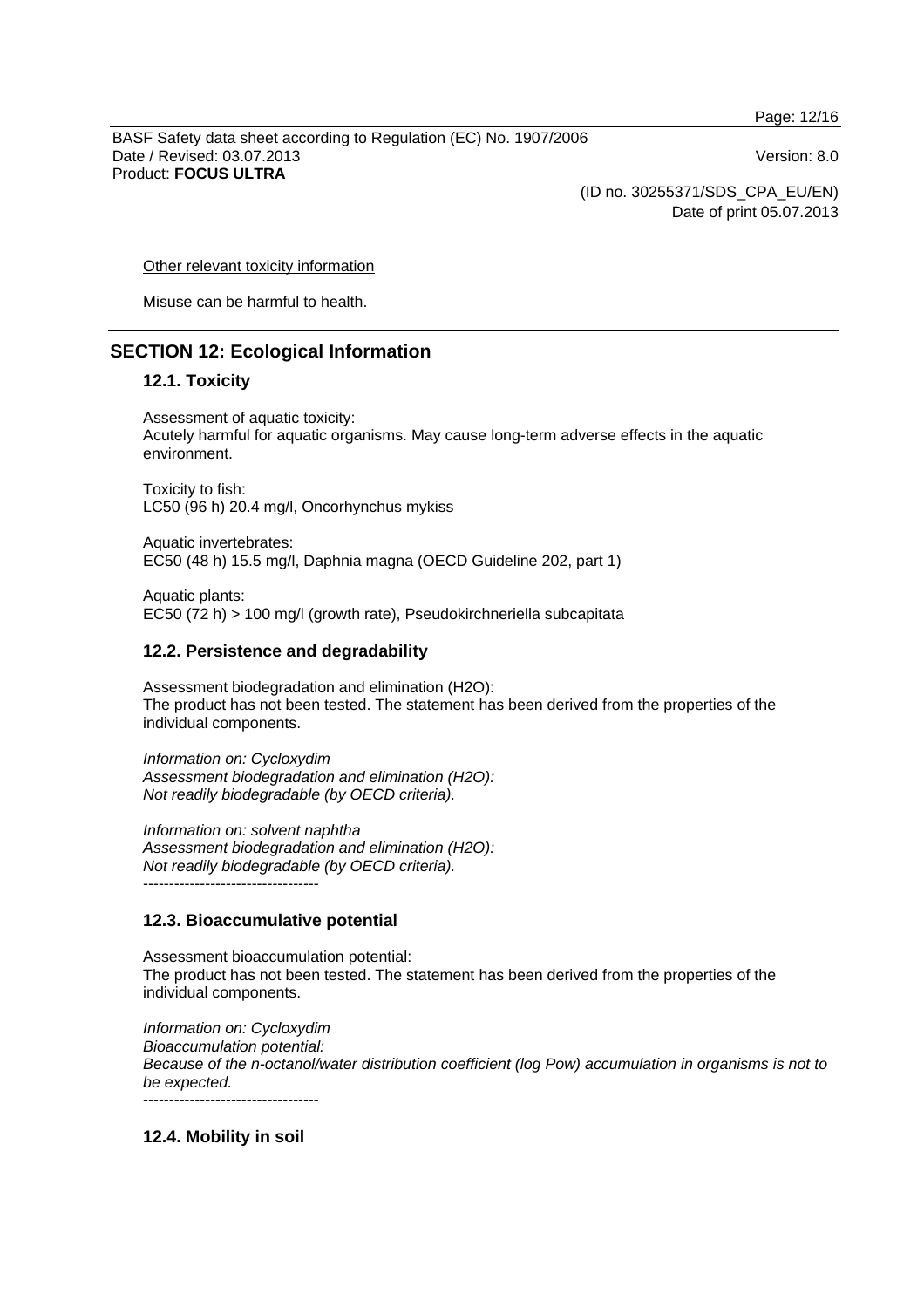Page: 13/16

BASF Safety data sheet according to Regulation (EC) No. 1907/2006 Date / Revised: 03.07.2013 Version: 8.0 Product: **FOCUS ULTRA** 

(ID no. 30255371/SDS\_CPA\_EU/EN)

Date of print 05.07.2013

Assessment transport between environmental compartments: The product has not been tested. The statement has been derived from the properties of the individual components.

*Information on: Cycloxydim Assessment transport between environmental compartments: Following exposure to soil, the product trickles away and can - dependant on degradation - be transported to deeper soil areas with larger water loads.*  $-$ 

## **12.5. Results of PBT and vPvB assessment**

The product does not contain a substance fulfilling the PBT (persistent/bioaccumulative/toxic) criteria or the vPvB (very persistent/very bioaccumulative) criteria.

## **12.6. Other adverse effects**

The product does not contain substances that are listed in Annex I of Regulation (EC) 2037/2000 on substances that deplete the ozone layer.

## **12.7. Additional information**

Other ecotoxicological advice: Do not discharge product into the environment without control.

# **SECTION 13: Disposal Considerations**

## **13.1. Waste treatment methods**

Must be sent to a suitable incineration plant, observing local regulations.

Contaminated packaging: Contaminated packaging should be emptied as far as possible and disposed of in the same manner as the substance/product.

# **SECTION 14: Transport Information**

#### **Land transport**

ADR

 Not classified as a dangerous good under transport regulations UN number:<br>UN proper shipping name: Not applicable UN proper shipping name: Transport hazard class(es): Not applicable<br>Packing group: Not applicable Packing group: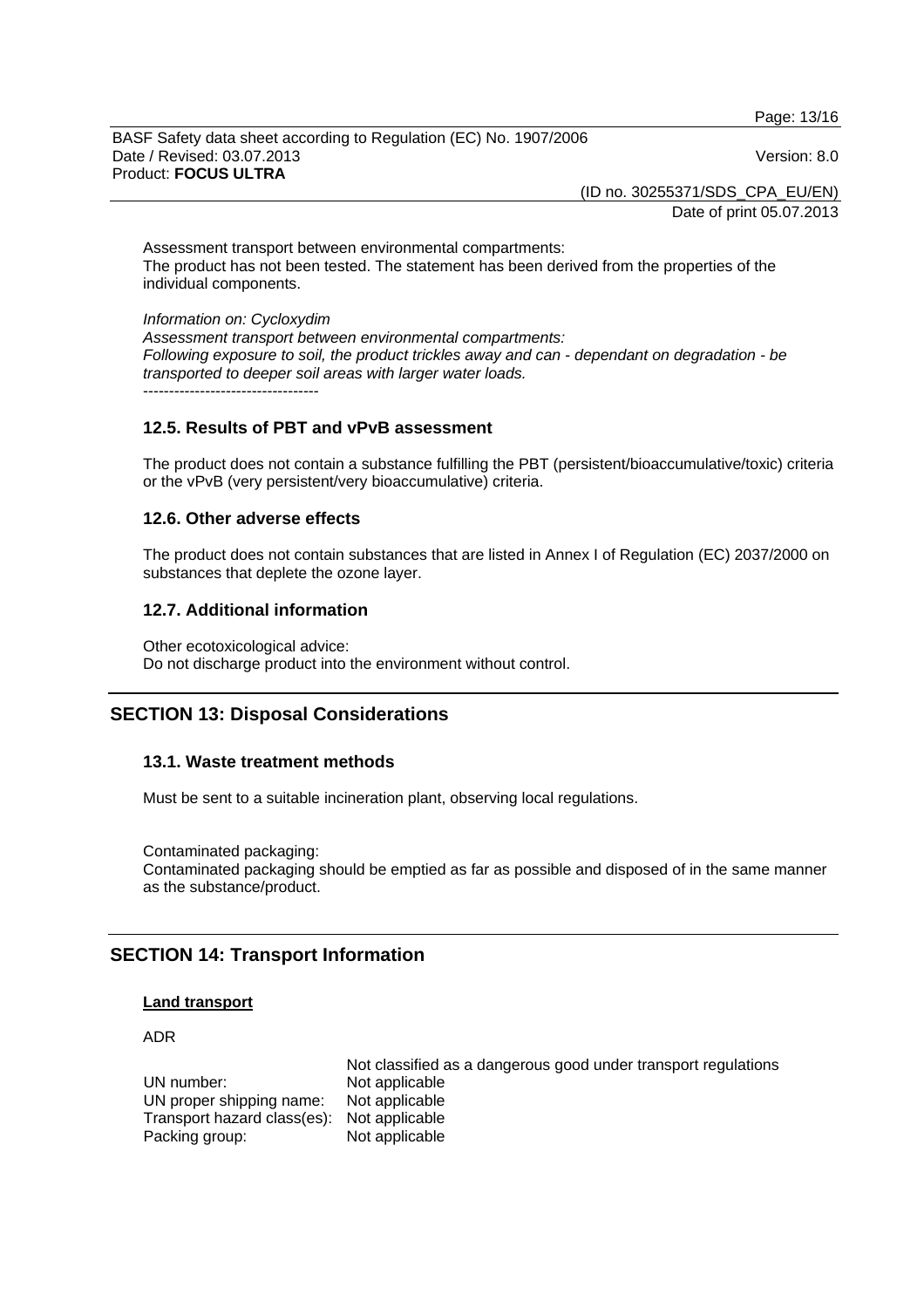Page: 14/16

#### BASF Safety data sheet according to Regulation (EC) No. 1907/2006 Date / Revised: 03.07.2013 Version: 8.0 Product: **FOCUS ULTRA**

(ID no. 30255371/SDS\_CPA\_EU/EN)

Date of print 05.07.2013

| Environmental hazards:<br>Special precautions for<br>user                                                                                                                                       | Not applicable<br>None known                                                                                                                                                                               |
|-------------------------------------------------------------------------------------------------------------------------------------------------------------------------------------------------|------------------------------------------------------------------------------------------------------------------------------------------------------------------------------------------------------------|
| <b>RID</b>                                                                                                                                                                                      |                                                                                                                                                                                                            |
| UN number:<br>UN proper shipping name:<br>Transport hazard class(es):<br>Packing group:<br>Environmental hazards:<br>Special precautions for<br>user                                            | Not classified as a dangerous good under transport regulations<br>Not applicable<br>Not applicable<br>Not applicable<br>Not applicable<br>Not applicable<br>None known                                     |
| <b>Inland waterway transport</b><br><b>ADN</b>                                                                                                                                                  |                                                                                                                                                                                                            |
| UN number:<br>UN proper shipping name:<br>Transport hazard class(es):<br>Packing group:<br>Environmental hazards:<br>Special precautions for<br>user<br>Transport in inland<br>waterway vessel: | No dangerous good for ADN except for bulk transport in inland<br>waterway vessel.<br>Not applicable<br>Not applicable<br>Not applicable<br>Not applicable<br>Not applicable<br>None known<br>Not evaluated |
| <b>Sea transport</b>                                                                                                                                                                            |                                                                                                                                                                                                            |
| <b>IMDG</b>                                                                                                                                                                                     |                                                                                                                                                                                                            |
| UN number:<br>UN proper shipping name:                                                                                                                                                          | Not classified as a dangerous good under transport regulations<br>Not applicable<br>Not applicable                                                                                                         |

Transport hazard class(es): Not applicable Packing group: Not applicable<br>
Environmental hazards: Not applicable Environmental hazards: Special precautions for user

None known

## **Air transport**

IATA/ICAO

Not classified as a dangerous good under transport regulations<br>UN number:<br>Not applicable Not applicable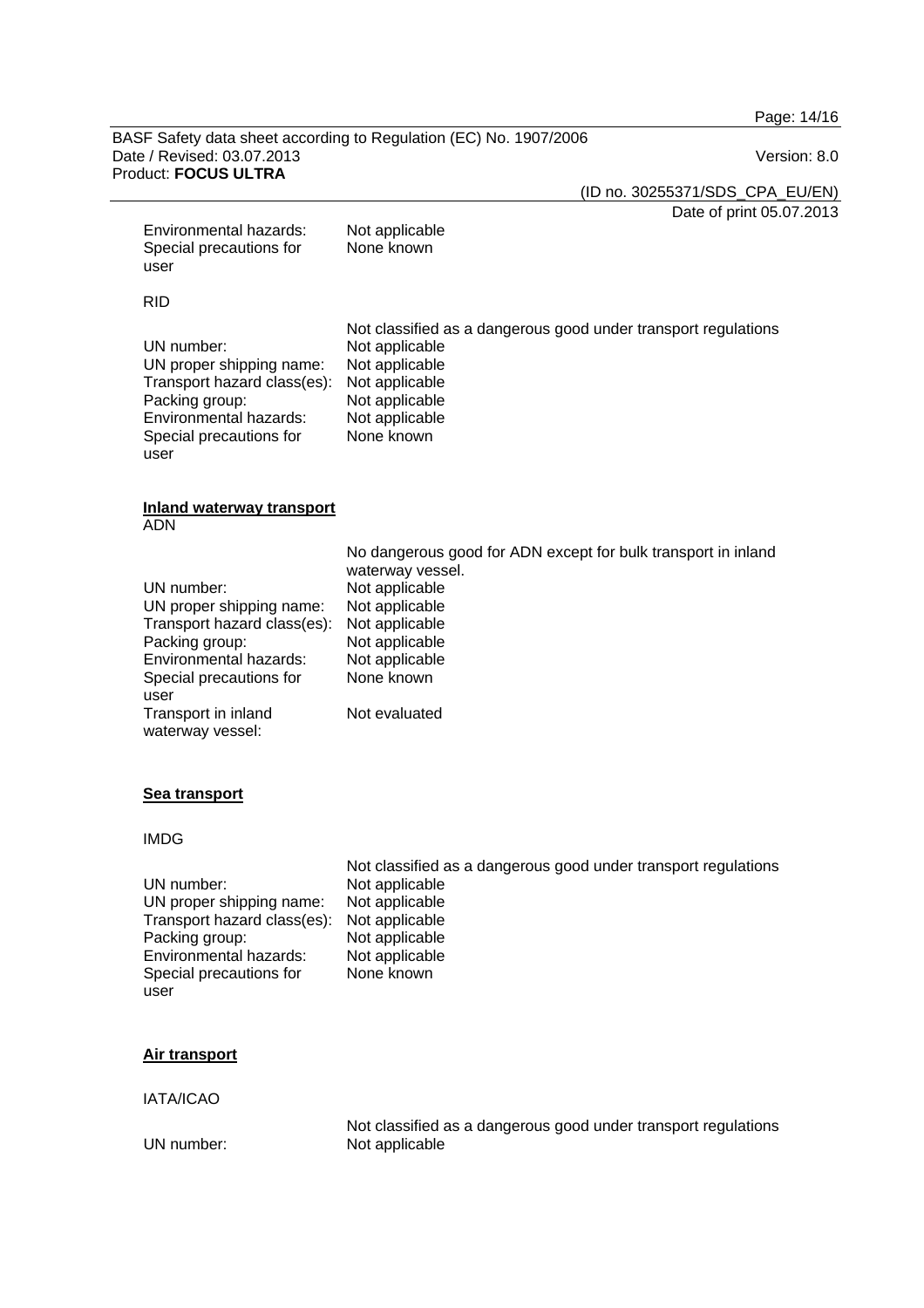Page: 15/16

BASF Safety data sheet according to Regulation (EC) No. 1907/2006 Date / Revised: 03.07.2013 Version: 8.0 Product: **FOCUS ULTRA** 

(ID no. 30255371/SDS\_CPA\_EU/EN)

Date of print 05.07.2013

UN proper shipping name: Not applicable Transport hazard class(es): Not applicable Packing group: Not applicable Environmental hazards: Not applicable Special precautions for user

None known

## **14.1. UN number**

See corresponding entries for "UN number" for the respective regulations in the tables above.

## **14.2. UN proper shipping name**

See corresponding entries for "UN proper shipping name" for the respective regulations in the tables above.

## **14.3. Transport hazard class(es)**

See corresponding entries for "Transport hazard class(es)" for the respective regulations in the tables above.

# **14.4. Packing group**

See corresponding entries for "Packing group" for the respective regulations in the tables above.

## **14.5. Environmental hazards**

See corresponding entries for "Environmental hazards" for the respective regulations in the tables above.

## **14.6. Special precautions for user**

See corresponding entries for "Special precautions for user" for the respective regulations in the tables above.

## **14.7. Transport in bulk according to Annex II of MARPOL73/78 and the IBC Code**

| Not evaluated |
|---------------|
| Not evaluated |
| Not evaluated |
| Not evaluated |
| Not evaluated |
|               |

# **SECTION 15: Regulatory Information**

## **15.1. Safety, health and environmental regulations/legislation specific for the substance or mixture**

For the user of this plant-protective product applies: 'To avoid risks to man and the environment, comply with the instructions for use.' (Directive 1999/45/EC, Article 10, No. 1.2)

## **15.2. Chemical Safety Assessment**

Advice on product handling can be found in sections 7 and 8 of this safety data sheet.